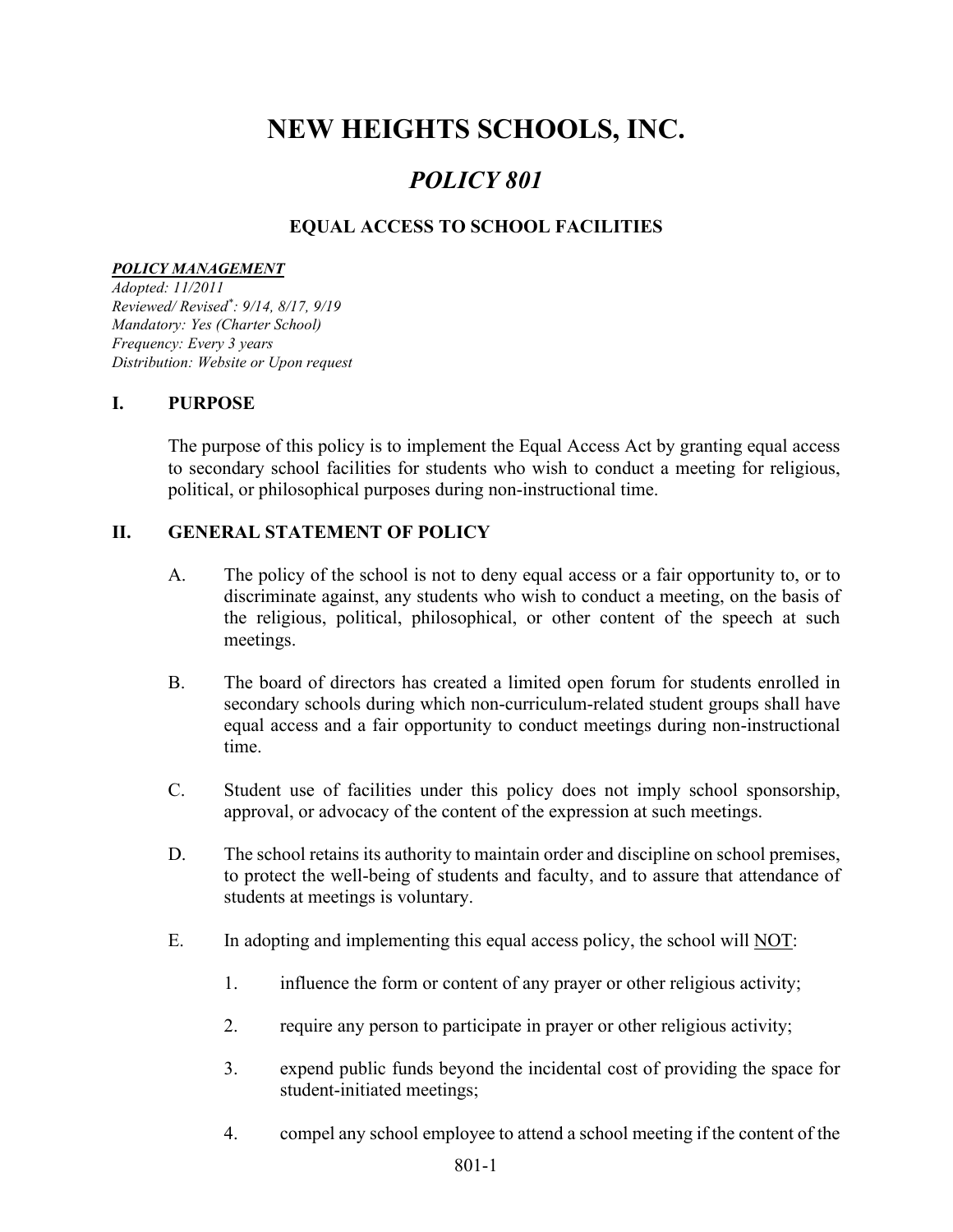speech at the meeting is contrary to the beliefs of the employee;

- 5. sanction meetings that are otherwise unlawful;
- 6. limit the rights of groups of students based on the size of the group;
- 7. abridge the constitutional rights of any person.

#### III. DEFINITIONS

- A. "Limited open forum" means that the school grants an offering to or opportunity for one or more non-curriculum related student groups to meet on school premises during non-instructional time.
- B. "Secondary school" means any school with enrollment of pupils ordinarily in grades 7 through 12 or any portion thereof.
- C. "Sponsorship" includes the act of promoting, leading, or participating in a meeting. The assignment of a school employee for custodial, observation, or maintenance of order and discipline purposes does not constitute sponsorship of the meeting.
- D. "Meeting" includes activities of student groups which are permitted under a limited open forum and are not directly related to the school curriculum. Distribution of literature does not constitute a meeting protected by the Equal Access Act.
- E. "Non-instructional time" means time set aside by the school before actual classroom instruction begins or after actual classroom instruction ends, including such other periods that occur during the school day when no classroom instruction takes place.

#### IV. FAIR OPPORTUNITY CRITERIA

New Heights School shall uniformly provide that:

- A. A meeting held pursuant to this policy is voluntary and student-initiated;
- B. There is no sponsorship of the meeting by the school or its agents or employees;
- C. Employees or agents of the school are present at religious meetings only in a nonparticipatory capacity;
- D. The meeting does not materially and substantially interfere with the orderly conduct of educational activities within the school; and
- E. Non-school persons may not direct, control, or regularly attend activities of student groups.

#### V. PROCEDURES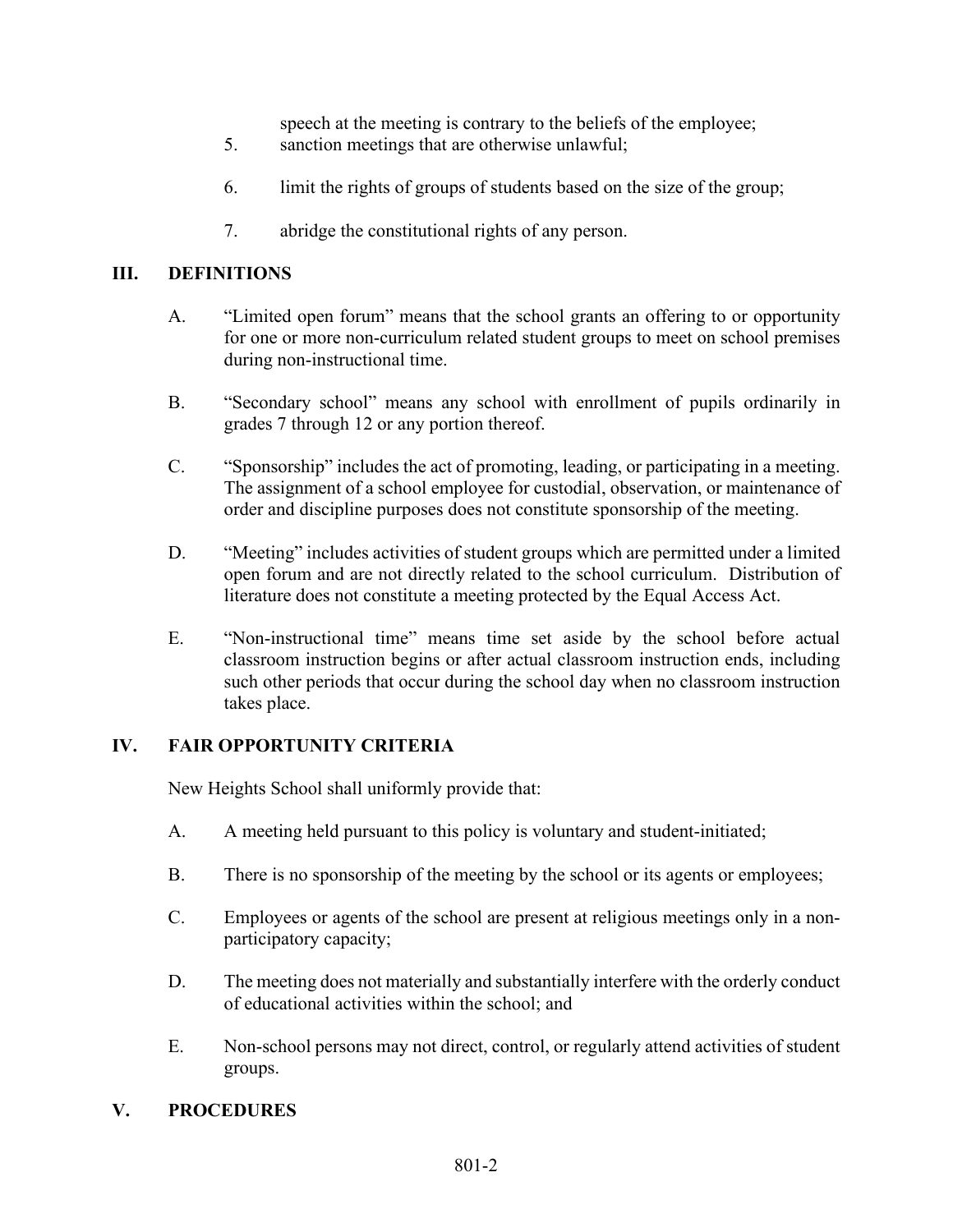- A. Any student who wishes to initiate a meeting under this policy shall apply to the principal at least 48 hours in advance of the time of the activity or meeting. The student must agree to the following:
	- 1. All activities or meetings must comply with existing policies, regulations, and procedures that govern operation of school-sponsored activities.
	- 2. The activities or meetings are voluntary, and student initiated. The principal may require assurances of this fact.
- B. Student groups meeting under this policy must comply with the following rules:
	- 1. Those attending must not engage in any activity that is illegal, dangerous, or which materially and substantially interferes with the orderly conduct of the educational activities of the school. Such activities shall be grounds for discipline of an individual student and grounds for a particular group to be denied access.
	- 2. The groups may not use the school name, school mascot name, school emblems, or any name that might imply school or affiliation in any activity, including fundraising and community involvement.
	- 3. The groups must comply with school policies, regulations and procedures governing school-sponsored activities.
- C. Students applying for use of school facilities under this policy must provide the following information to the principal: time and date of meeting, estimated number of students in attendance, and special equipment needs.
- D. The building principal has responsibility to:
	- 1. Keep a log of application information.
	- 2. Find and assign a suitable room for the meeting or activity. The number of students in attendance will be limited to the safe capacity of the meeting space.
	- 3. Note the condition of the facilities and equipment before and after use.
	- 4. Assure proper supervision. Assignment of staff to be present in a supervisory capacity does not constitute school sponsorship of the meeting or activity.
	- 5. Assure that the meeting or activity does not interfere with the school's regular instructional activities.
- E. The school shall not expend public funds for the benefit of students meeting pursuant to this policy beyond the incidental cost of providing space. The school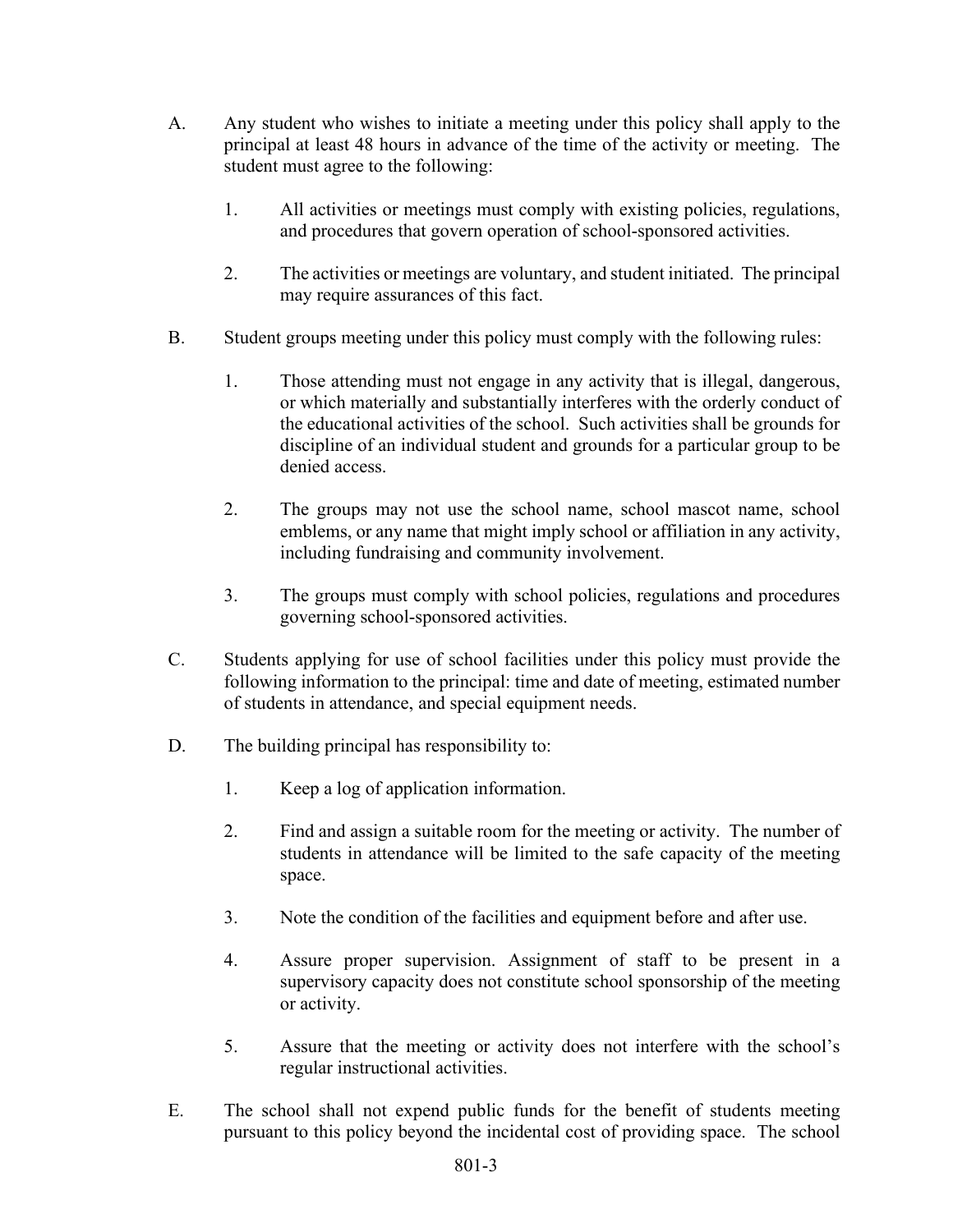will provide no additional or special transportation.

- F. Non-school persons may not direct, conduct, control, or regularly attend meetings and activities held pursuant to this policy.
- G. School employees may not promote, lead, participate in, or otherwise sponsor meetings or activities held pursuant to this policy.
- H. A copy of this policy and procedures shall be made available to each student who initiates a request to use school facilities.

#### Application for Use of Facilities Form attached